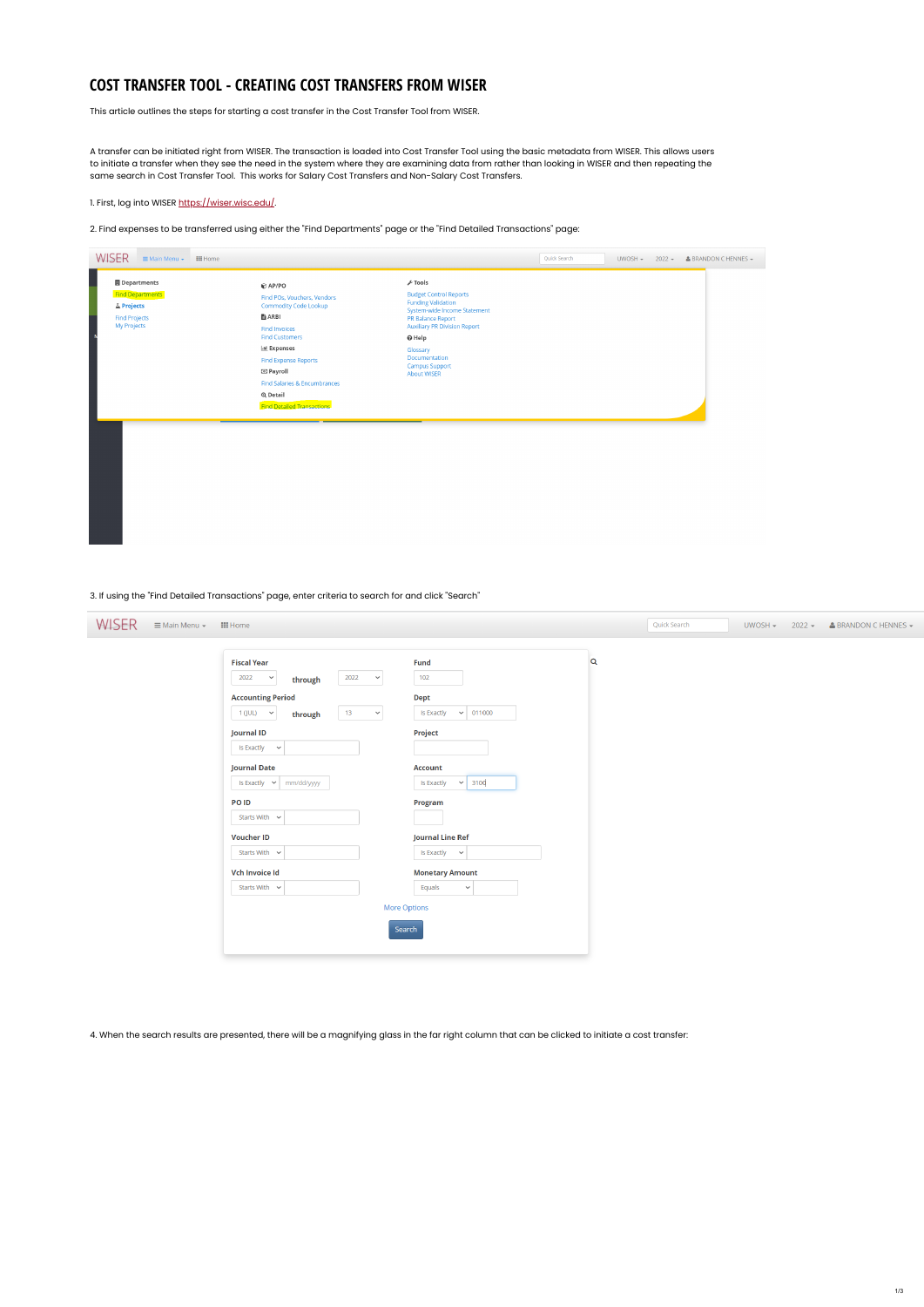**#** Pin to Dashboard

# **Find Transactions** Search Results

## Q 4 1 3 1 - 186 of 186

| Monetary<br>Amt | Enc<br>Amount Fund |                 |        | Dept Project Program Account |      | Acct<br>Descr | Line Descr | <b>PO Id</b> | Voucher<br>Id | Vch Invoice Id | Accounting<br>Period | Jrnl Date  | Posted<br>Date | Jrnl ID | Ledger | Source | System<br>Source |
|-----------------|--------------------|-----------------|--------|------------------------------|------|---------------|------------|--------------|---------------|----------------|----------------------|------------|----------------|---------|--------|--------|------------------|
| \$0.00          | \$94.79 102        |                 | 011000 |                              | 3100 | Supplies      |            | OSH0002304   |               |                |                      | 01/01/1900 |                |         | CC_EXP |        | κк               |
| \$0.00          | $$-0.09$   102     |                 | 011000 |                              | 3100 | Supplies      |            | OSH0001940   |               |                |                      | 01/01/1900 |                |         | CC_EXP |        | ΚК               |
| \$0.00          | $$-3.81$ 102       |                 | 011000 |                              | 3100 | Supplies      |            | OSH0001940   |               |                |                      | 01/01/1900 |                |         | CC_EXP |        | ΚК               |
| \$0.00          |                    | $$-0.10$ 102    | 011000 |                              | 3100 | Supplies      |            | OSH0001940   |               |                |                      | 01/01/1900 |                |         | CC_EXP |        | ΚК               |
| <b>CO OD</b>    |                    | ⊄ 2 2 1 1 1 0 2 | 011000 |                              | 3100 | Sunnlier      |            | 05H0001940   |               |                |                      | 01/01/1900 |                |         | CC EXP |        | KK               |

#### 5. This will bring up the option to create a transfer from the transaction in the Cost Transfer Tool:

| Results Found!<br>Other apps found information: |                                                                              |
|-------------------------------------------------|------------------------------------------------------------------------------|
| <b>Cost Transfer Tool</b>                       |                                                                              |
| process of transferring it to new funding.      | This transaction has not been involved in a transfer yet; click to begin the |
|                                                 |                                                                              |
|                                                 |                                                                              |

#### 6. If using the department page, use the tree to find the department or UDDS account that you're looking for:

| WISER | $\equiv$ Main Menu $\sim$ | $\mathop{\mathbf{iii}}$ Home                                                                                                                                                                                               |        |                                                                               | Quick Search | <b>UWOSH</b> | $2022 -$ | $\triangle$ BRANDON C HENNES $\sim$ |
|-------|---------------------------|----------------------------------------------------------------------------------------------------------------------------------------------------------------------------------------------------------------------------|--------|-------------------------------------------------------------------------------|--------------|--------------|----------|-------------------------------------|
|       |                           | <b>Find Departments</b> Identify department entities for financial detail                                                                                                                                                  |        |                                                                               |              |              |          |                                     |
|       |                           | enter dept id or partial dept id/descr. or manager name                                                                                                                                                                    | Search |                                                                               |              |              |          |                                     |
|       |                           | $\blacktriangleright$ $\Box$ $\widehat{\mathbf{m}}$ ALL_ORGS - All Orgs<br>$\Box$ 2000000 - No Udds Match-Pr*No Udds Match                                                                                                 |        | Selected Departments 1 selected                                               |              |              |          |                                     |
|       |                           | $\blacktriangleright$ $\Box$ $\blacksquare$ 01 - CHANCELLOR<br>$\blacktriangleright$ $\Box$ $\blacksquare$ 0110 - Chancellors Office<br>O 11000 - CHANCELLOR'S OFFICE<br>$\Box$ $\Box$ 011002 - Institutional Support Fund |        | 011000 - CHANCELLOR'S OFFICE - Bonlender, Malissa<br><b>Contract Contract</b> |              | $\bullet x$  |          |                                     |



7. Once at the department page, drill into detail in the actuals column by clicking on a link in that column: